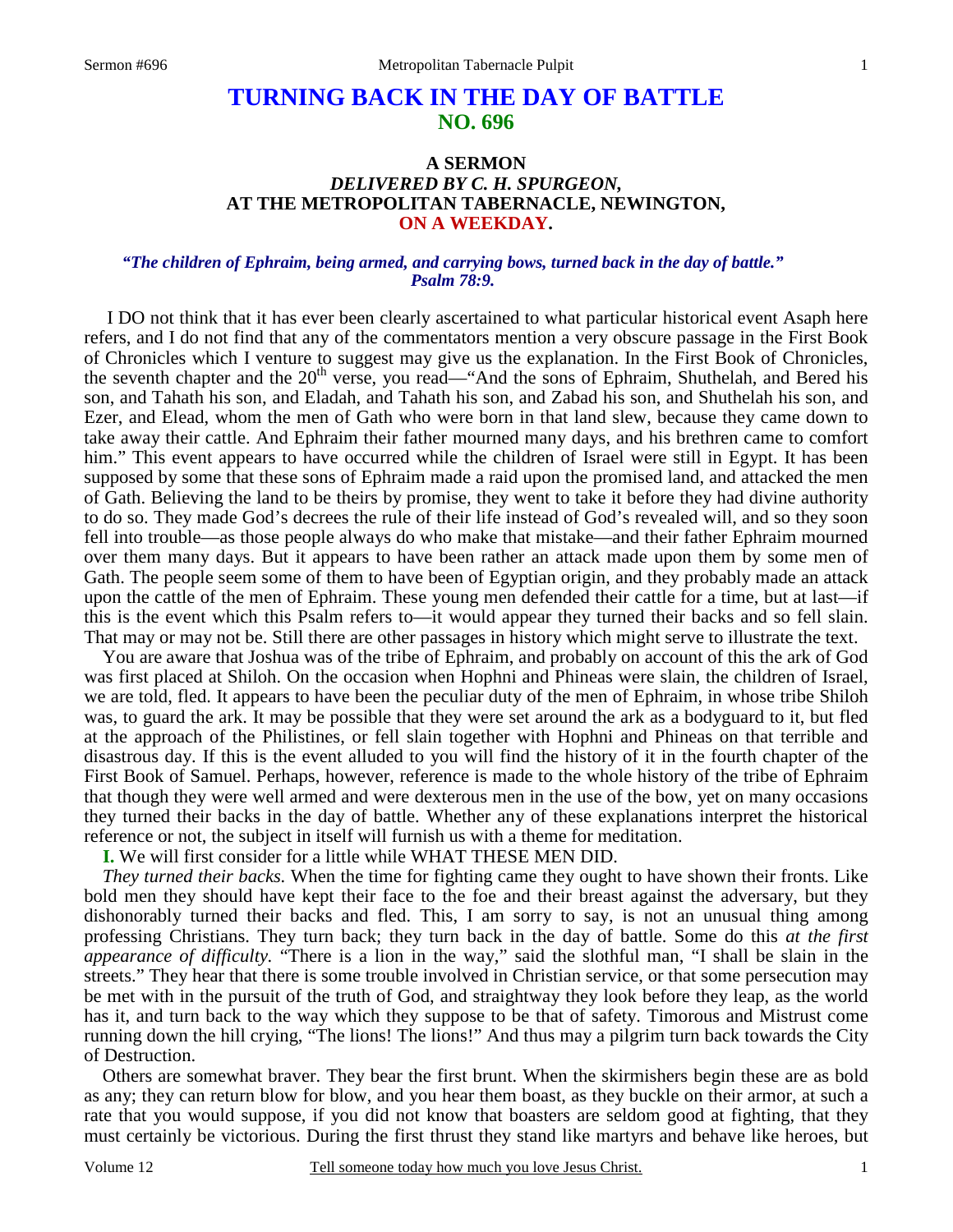very soon, when the armor gets a little battered, and the fine plume on their helmet a little stained, they turn back in the day of battle.

 Some professors bear the fight a little longer. They are not to be laughed out of their religion; they can stand the jeers and jests of their old companions. When they find that they are hated by the society which once loved them so much, they can put up with that, and they are very much complimented by themselves on having done it. "Cowards," they say, "are those who flee; but we shall never do that." But by-and-by the skirmishers have done their work, and it comes to a hand-to-hand fight; the struggle begins to be somewhat more arduous, and now we shall see what metal they are made of. The enemy gets hold of them, and—

# *"That desperate tug their soul might feel Through bars of brass and triple steel."*

Then they find that they are being hugged in the wrong place; they are touched in a tender part, and so they also turn back in the day of battle!

 And, alas, sad as it is to say it—firmly as we believe that every child of God is safe, yet is it true that many who profess to be so, after having fought so long that you would suppose the next thing would be for them to rest upon their laurels and receive their crown—just at the very last they fall and turn back! We have seen gray-headed apostates as well as juvenile ones. There have been those who seemed to wear well for a time, but at last one crushing blow came which they could not bear, and they gave way before it! Oh, brothers and sisters, it is only those who persevere to the end who will be saved, and only those who have a true faith in Jesus Christ have a sure evidence of their election of God! These are they who shall be clothed with white raiment, and shall sit down upon His throne forever. But how many who say they will to do this, after all, turn back?

 I may be describing—I hope I am not—some actual case here. Some of you may say, as you turn the thought over in your minds—

#### *"My feet had almost gone. My steps had well near slipped."*

That young man over yonder was so much jeered at the other day by those with whom he works, that he felt it was very unkind, and he did think something about renouncing his religion altogether. And my other brother yonder, who has had so many losses, has lately had such a time as he never had before, and he thinks nobody else ever had, and he cries, "God has forsaken me!" He cannot just now say, "Though He slay me yet will I trust in Him." He thinks, "Surely I had better turn to the world; I had better leave my religion and give it up, for I am encompassed about with such a terrible conflict that I shall never win the victory!" Ah, brothers and sisters, these are often the trials that God sends, and it is by these that He separates the chaff from the wheat, and lets us see who are true soldiers, and who are only the lackeys who wear regimentals, but have not the soldier's heart pulsing beneath the scarlet. God grant us grace to be found at last men and women who turned not back in the day of battle.

 If I take the history of the children of Ephraim, I should say that they turned their backs and *failed to defend the ark.* There are some who, when they are defending the truth of God, shun controversy. They are of such a timid disposition—a loving disposition they call it—that as soon as ever the war-trumpet sounds they find it to be their duty to attend to the baggage in the rear. They are very brave men, indeed, in that particular quarter of the conflict where it does not happen to rage; but there in the front, where the corpses are piled on heaps, and where the battle-axes drip with gore, they will never be found because they have not the courage to fight and to conquer for Jesus. As far as they are concerned the ark of God may be taken by the Philistines because they turn their backs.

 These Ephraimites ought, too, as Joshua had set the example, *to have conquered Canaan and to have driven out the Canaanites still left.* Ah, my brothers and sisters, there are some of you whose sins still live, because you have turned your backs upon them, but not in the right sense, for you have turned your backs against contending with sin. There is that bad temper of yours—you have given up trying to curb it. You say, "Well, you know many of God's children have bad tempers," whereas you know that this is very wicked thing to say. You ought to slay that Agag! You have no business to tolerate a bad temper. You must never have any peace with that spiteful temper, or that hasty temper of yours; you must down with it, or else it will down with you, and if you do not overcome it, it will overcome you. Rest assured that you are guilty, and that you turn your back if you do not fight with it. So too with that worldliness of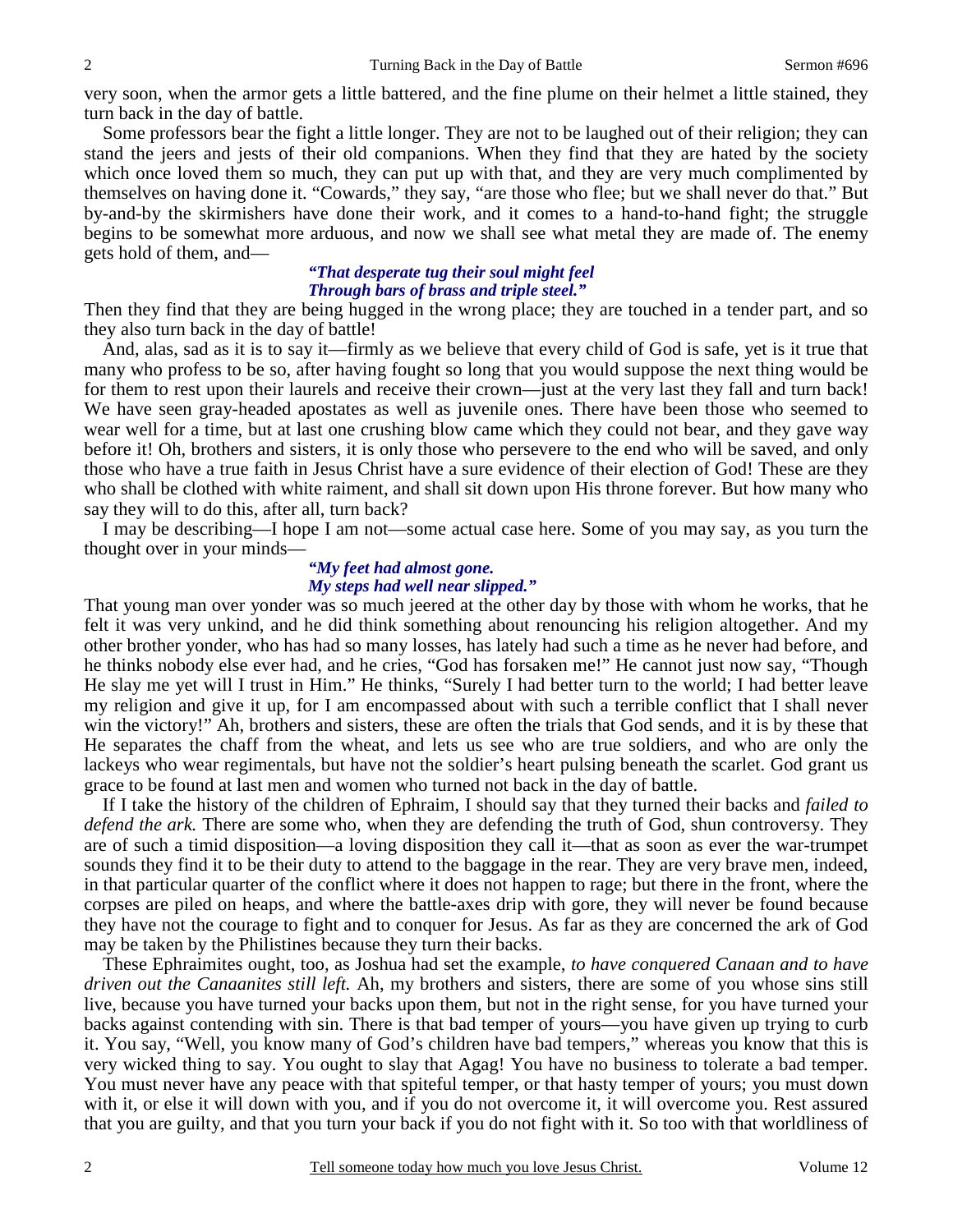yours, and that lack of a prayerful spirit. If you say, "Well, I will be content to be as I am; I will not try after a high state of piety," you turn your backs, my brothers and sisters. You ought to slay all these Canaanites, and you must do it in Christ's name, and not spare so much as one of them, but say, "They compass me about, like bees, yes, they compass me about, but in the name of the Lord will I destroy them."

And then, when these people turned their backs, *Canaan was not won.* So it is with you. The Lord's kingdom is not yet fully extended, and just when you ought to be pushing far and wide the conquests of the cross, and be letting this great city of ours know that the King reigns mighty to save, you turn back in the day of battle. There are some Christians here who are doing nothing. I would not say this, perhaps, if I were preaching on Sunday, for I thank God that I could not in my own heart say it of my own members; the most of them are doing, I believe, as much as lies in them, or if not, I hope they very soon will be. But I am persuaded that there are many other Christians who are not doing what they should do, but are shrinking from practical service. They come in here, perhaps, on a Thursday night, and get a little bit, and they go elsewhere on other evenings of the week and pick up sweet morsels and crumbs. They like feeding very well, but they do not like work so much. There is a certain little company who come here on weekday evenings, into whose ears I would like to whisper, and ask them what they are doing for Christ. They are spiritual vagrants who go from one place to another, but have no settled home where they work for the Master, and they are of very little credit to anybody. We must, all of us, have a sphere of labor, and though I am glad to see all of you, as many as like to come, yet I pray you do have your own place for your own work, and are not like the children of Ephraim who "turned back in the day of battle."

**II.** Having thus observed what these men of Ephraim did, we come to look at the inopportune time WHEN THEY DID IT.

 They turned back, and their doing so would not have mattered much had they done it in a day of feasting. They could always be spared, then, but that was not when they did it. They always had their faces to the front when there was any feasting to be done. They turned back; when? On holidays, when the banners waved high and the silver trumpets sounded? No, they were in the front then! Exeter Hall! May meetings! How many people are in the front there and then? When there is something sweet to feed upon they do not think of turning back. But these people turned back on a different occasion; they turned back in the *day of battle*. They turned back, it seems then, just when they were to be tried. Ah, how much there is we do that will not stand trial! How much there is of godliness which is useful for anything except that which it is meant for! It is all in vain for me to say, if I have bought a waterproof coat, that it is good for everything except keeping the water out. Why, then it is good for nothing, and so there are some Christians who have got a religion that is good for every day except the day when it has to be tested—and then it is good for nothing. An anchor may be very pretty on shore, and it may be very showy as an ornament when it lies on the ship's deck or hangs from the side, but what is the good of it if it will not hold when the wind blows and the vessel needs to be held fast? So, alas, there is much of religion and of godliness, so called that is no good when it comes to the day of trial. The soldier is truly proved to be a soldier when the war trumpet sounds and the regiment must go up to the cannon's mouth. Then shall you know, when the bayonets begin to clash, who has the true soldier's blood in him; but ah, how many turn back when it really comes to the conflict, for then the day of trial is too much for them!

 They turned back *at the only time when they were of any sort of use.* A man who has to fight is not of any particular use to his country, that I know of, except when there is fighting to be done. Like a man in any other trade, there is a season when he is needed. Now, if the Christian soldier never fights, of what good is he? That is a very remarkable passage in one of the prophets where the Lord compares His people to a vine, and then He says of them in words of which I will give the sense, "If the vine bears fruit it is very valuable, but, if it bears no fruit, then it is good for nothing at all." An oak without fruit is valuable for its timber, and even thorns are useful, for you may make a hedge of them. Smaller plants may be used for some medicinal purposes, but the vine, if it bears no fruit, is absolutely good for nothing. "Will a man even make a peg of it, to hang a vessel?" said the prophet. No, it is of no service whatever. So is it with the Christian. If he is not thorough and true he is no good at all; you can make nothing of him whatever; he is, to use Christ's expressive words, "Neither fit for the land nor even for the dunghill, and men cast him out." Who would enlist a soldier who knew he would turn back? And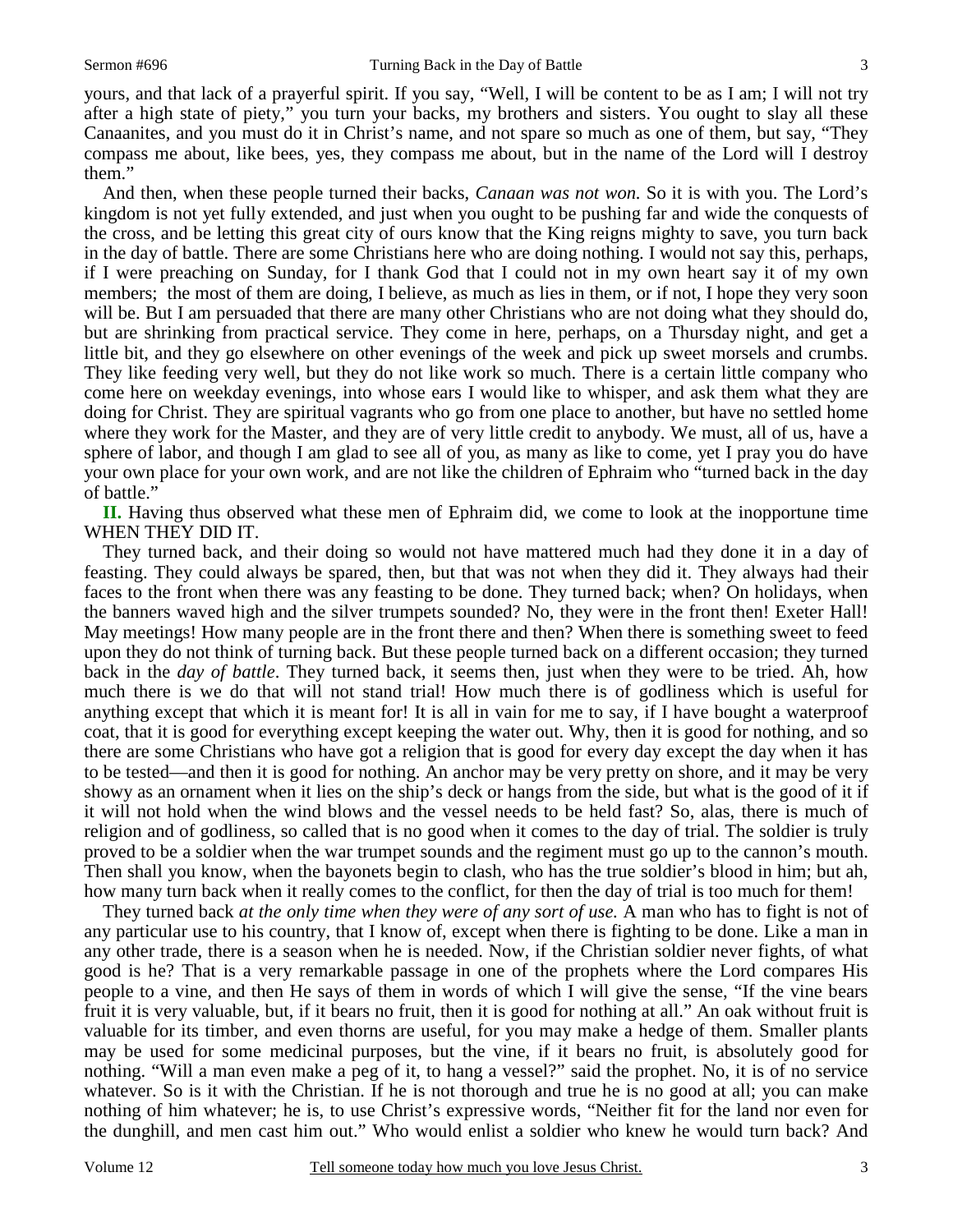who among us would like to be in his regiment? Take off his colors, play "The Rogue's March," and turn him out of the barracks! And this is what will happen to some professors who turn back in the day of battle! Their regimentals will be torn off, and they will be excluded from the church of God because they turned back in the day of trial and at the time when they were needed.

 They turned their backs, too, like fools, *in the day when victory was to be won.* The soldier wants to distinguish himself; he wants to rise out of the ranks; he wants to be promoted. He hardly expects an opportunity of doing this in time of peace; but the officer rises when in time of war he leads a successful charge. And so it is with the Christian soldier. I make no advance while I am not fighting. I cannot win if I am not warring. My only opportunity for conquering is when I am fighting. If I run away when there is a chance of winning the crown, then I am like the ship that does not come out of harbor when there is a fair wind, or like the man who does not avail himself of the high tide to get his vessel over the bar at the harbor's mouth. I cannot win without fighting*,* and therefore I thank God when the trial comes, and count it a joy when I fall into manifold temptations, because now I may add to my faith one virtue after another, till my Christian character is all complete. To throw away the time of conflict is to throw away the crown. Oh simple heart! Oh silly heart, to be afraid of suffering for Jesus! You are, in fact, afraid of reigning with Him, for you must do the one if you would do the other. You, young woman, who are so alarmed at a little laughing, remember you cannot go to heaven without being laughed at sometimes in the circle in which you move, or the family in which you live. He who will live a godly life in Christ Jesus must suffer persecution. Since, then, this is the way to heaven, why do you turn from it? Be not like these children of Ephraim who turned back when there was a crown to be won.

 They turned back, once more, *when turning back involved the most disastrous defeat.* The ark of God was taken. "Ichabod," the enemy cried, for the glory was departed from Israel, because the children of Ephraim turned back in the day of battle. And so, dear friends, unless God gives you preserving grace to stand fast to the end, do you not see that you are turning back—to what? *To hell!* You do not turn back merely to the world. That is what it looks like, perhaps, to you, but you really turn back to hell! If, after having once put your hand to the plow, you look back, you are unworthy of the kingdom of God; but what are you worthy of? Why, those "reserved seats" in hell! Did you ever think of that? There are such, and let me quote a passage which proves it. We are told in one place of darkness "reserved" for some who were "wandering stars, for whom is *reserved* the blackness of darkness forever!" When you turn back you turn back to those reserved places where the darkness is blacker, and the pain more terrible. Oh, may God save you from ever turning back in the day of battle! This, then, is when they did it—they turned back in the day of battle.

### **III.** But now let us notice WHO THEY WERE WHO TURNED BACK.

 They were "children of Ephraim," and they are described as "being armed and carrying bows," or bows throwing forth sharp arrows. *They were men of a noble parentage.* They were *the children of Ephraim.* Joshua was of that line, and he was the greatest of conquerors who led the people into the promised land. And you professors, you profess to be descended from our Joshua—Jesus the Conqueror—and will you turn back? Are you followers of the Savior who gave His back to the smiters, and His cheeks to them who plucked off the hair, and are you afraid or ashamed of anything? He gave His face to be spat upon, and will you hide your faces at the mention of His name because fools choose to laugh at you? Followers of Joshua, and yet afraid? Followers of Jesus, and yet blush? God grant that we may never blush, except when we think that we ever blushed at the thought of His Son! Oh, You dear, despised, and persecuted one, I see You on Your way amidst the scoffers. One plucks Your beard; another pulls Your hair; a third casts his accursed spit into Your face; another beats You; another cries, "Let Him be crucified." They mock You with all forms of mockery. Taunt and jeer they heap upon You. They fill Your mouth with vinegar, and give You gall to drink. They pierce Your hands and Your feet, and yet You go on along Your way of kindness and of mercy! And I—what have I ever suffered compared with You? And these, Your people—what have any of these endured, or what can they endure, compared with all Your griefs? Your martyrs follow You. Up from their fiery stakes they mount to their thrones. Confessors follow You; from dungeons and from racks their testimony sounds. And, shall we, upon whom the ends of the earth are come in these softer and gentler times, shall we turn back, and say we know not the man? O God, forbid! Keep us faithful unto You, that we, the sons of Ephraim, may not turn back in the day of battle.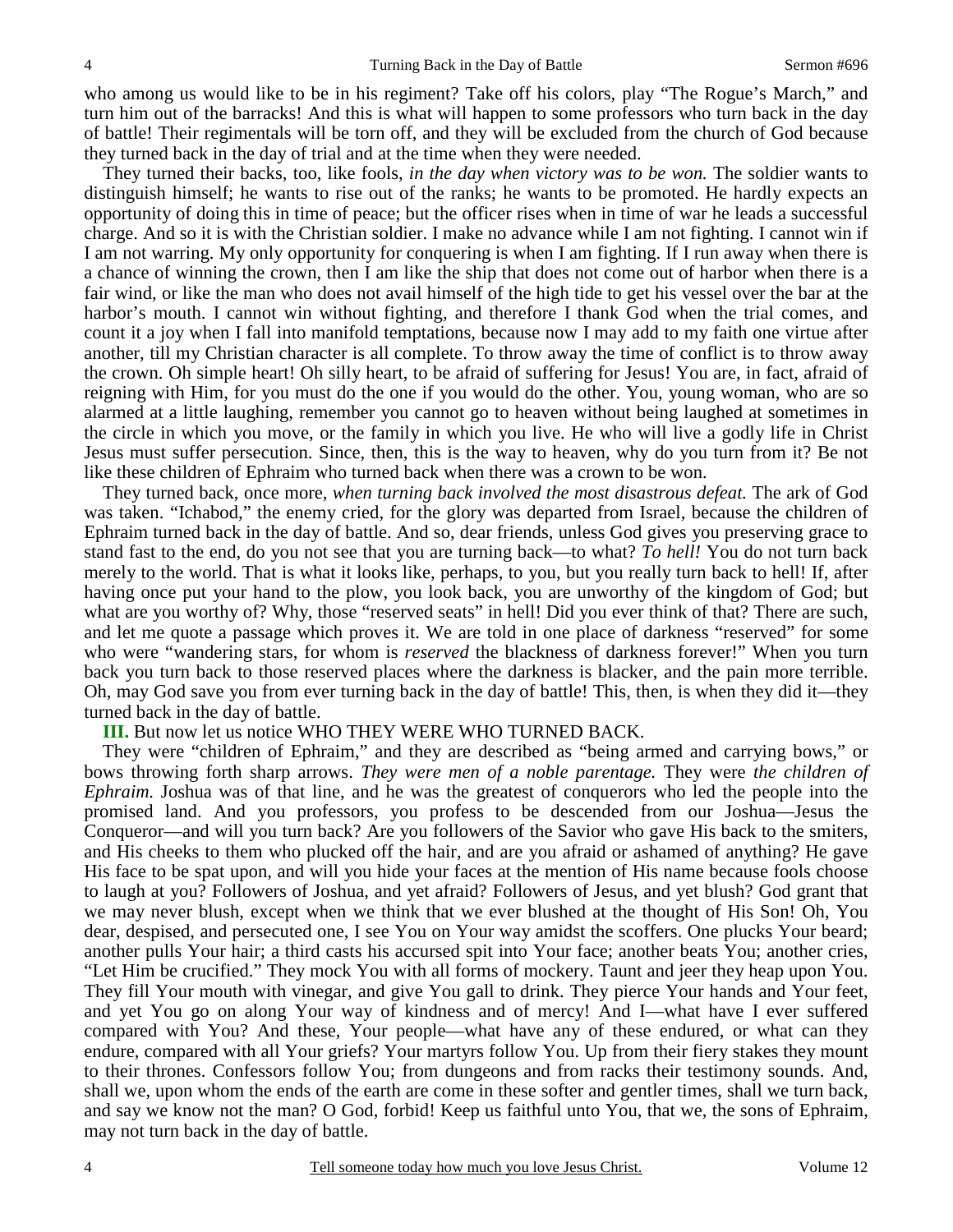Then, again, *they were armed, and had proper weapons, weapons which they knew how to use, and good weapons for that period of warfare.* And as Christians, what weapons have we? Here is this "Sword of the Spirit, which is the Word of God." Here is a quiver, filled with innumerable arrows, and God has put into our hands the bow of prayer, by which we may shoot them, drawing that bow by the arm of faith against our innumerable foes. What weapons of holy warfare do you need better than those which this sacred armory supplies? Read the last chapter of the Epistle to the Ephesians, and see how the apostle, with a triumphant glorying, takes you through God's armory, and bids you look at the various pieces of armor, and the various weapons that are provided for you. If you lose the battle, it is not for lack of being armed, and if you desert from the ranks, it is not for the lack of bows.

 But what is more, another translation seems to show that these Ephraimites *were very skillful in the use of the bow,* and yet they turned back. Oh, may God grant that none of us who have preached to others, and preached to others with fluency and zeal, may ever have our own weapons turned against us. I may make a confession here now. I have read some of my own utterances and have trembled as I have read them, and afterwards I have wept over them, not wanting to alter them, not regretting them, but fearing and trembling lest I should have my own words used in judgment against me at the last great day, for there can be no more dreadful thing than for a man to have known and taught the Word to others, and then to hear the Master say—just listen to it— "You wicked servant! *Out of your own mouth will I condemn you!"* O God! Condemn me out of anybody's mouth rather than out of my own. It will be a dreadful thing to have known how to use the bow, and yet not to win the victory; to have been a sort of drill sergeant to God's people, showing them how to use the weapons, and then not to have fought the battle one's self! This will be a terrible thing! Some of you know how to use this Bible. You are acquainted with it, you have studied its doctrines, you know the points of divinity and theology, you are well-read in the teachings of God's Word—you know how to use the bow. And some of you pray very sweetly at prayer meeting. Ah, beloved, what I said about myself may well apply to you. Some of you are Sunday school teachers and others tract distributors, and you all know how to use the bow. I hope I can say to you who sit here that I have, like Saul, taught you to use the bow. We have sought to teach you young men to use God's Word both in prayer and in other exercises of your holy faith; but, beloved, if you turn back, the art which you have learned shall rise up in judgment against you to condemn you! If as professors taught the use of God's Word you are marched out to fight, but have not courage enough for the conflict, and turn your backs and slink into inglorious ease or into vain-glorious selfrighteousness, or into false glorious pleasure, oh, how terrible must be your ruin at the last! May you not be like the children of Ephraim, who, though skilled in the use of the bow, yet turned back in the day of battle! This, then, is who they were.

## **IV.** And do you now ask—WHY DID THEY DO IT?

 Why did they, indeed? We might well have been at a loss to tell, for they were armed and carried bows. What then was the reason? The Word of God tells us and gives us three reasons. You will find them in the verses following the text. "They kept not the covenant of God and refused to walk in His law, and forgot His works, and His wonders that He had showed them."

*"They kept not the covenant."* Oh, that great covenant, "ordered in all things and sure," when you can fall back upon that, how it strengthens you! When you can read in it eternal thoughts of divine Love to you, and can hear Jesus say, "I give unto My sheep eternal life, and they shall never perish, neither shall any pluck them out of My hand," how it encourages you to go forward! You cannot be killed, you are invulnerable, you have been dipped in the covenant stream that makes you invulnerable from head to foot. Why, then, should you fear to face the foe? If you forget that covenant you will soon turn back, and so prove that you are not in it; but the remembrance of it gives strength to God's people to persevere since they feel that God's purpose is that they shall persevere, and so win the victory. The covenant, however, not only secures safety, but it also provides all sorts of blessings. If a Christian always had his eyes on the covenant storehouse he could never desert his God for the world. Will a man leave a treasury that is full of gold to go to a beggar's cottage for money? Will a man turn from the flowing stream that comes cool and fresh from Lebanon's melting snow to go and drink of some filthy, stagnant pool? No, not he, and when a man knows the treasures of divine grace that are in Christ Jesus, and remembers that it pleased the Father that in Him should all fullness dwell, and that He has made Him a covenant for the people, will such a man turn back? Assuredly not, but every promise of the covenant will enable him to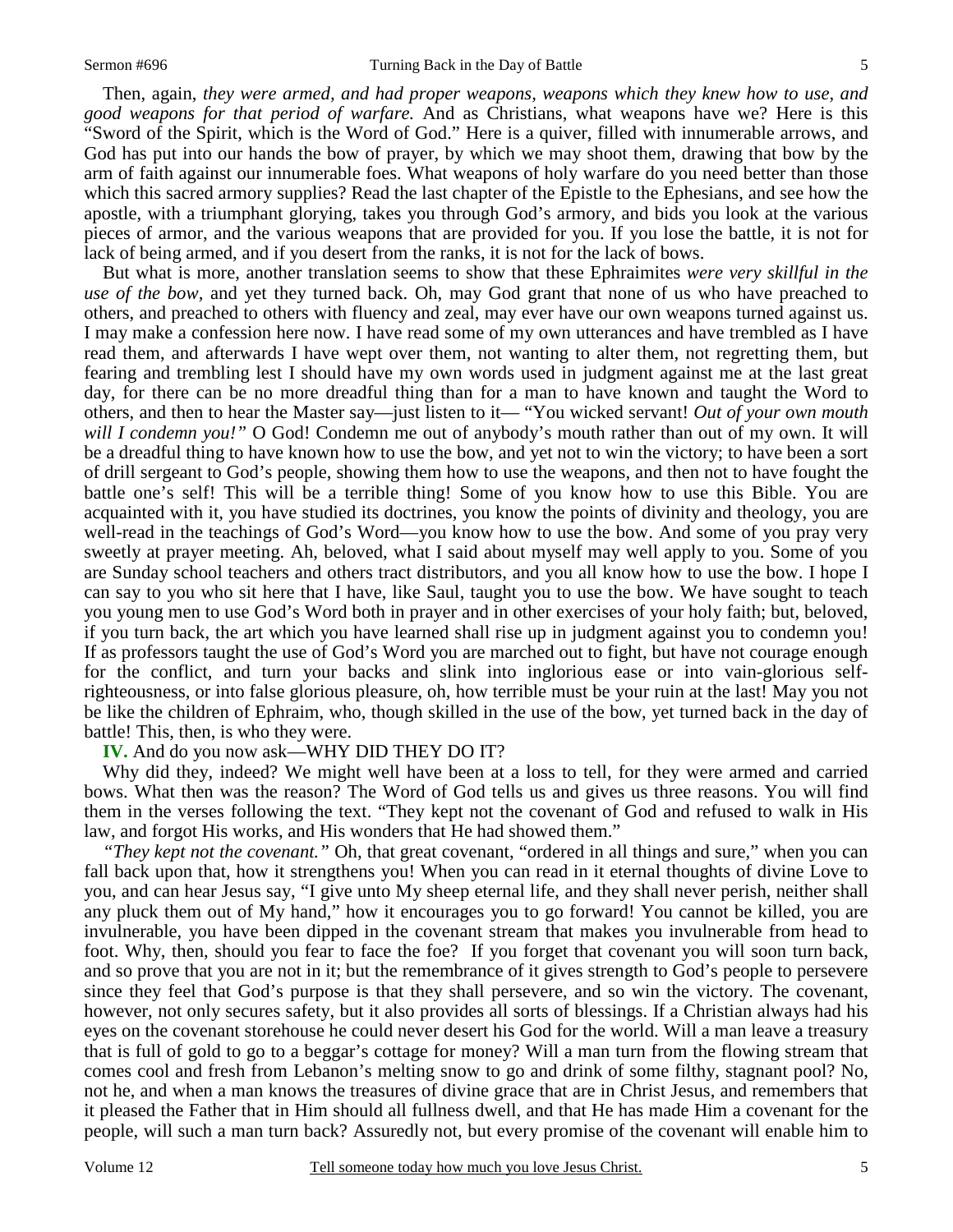face his foes and prevent his turning back in the day of battle. Perhaps, however, the covenant which we forget is the covenant we feel we made with Christ in the day when we said, "My Beloved is mine, and I am His," when we gave ourselves up in a full surrender—body, soul, and spirit—to God. Oh, let us never forget that covenant! Supposing we should lose our character for Christ's sake? Did we not give Christ our character to begin with? You are of no use in the ministry, my dear brother, if you are not quite willing to be called a fool, to be called a thief, or even to be called a devil! You will never be successful if you are afraid of being pelted. The true minister often finds his pulpit to be a place but little preferable to a pillory, and he is content to stand there feeling that all the abuse and blasphemy which may come upon him are only the means by which the world recognizes and proves its recognition of a God-sent man. Oh, to rest upon the covenant which is made in grace, and to hold fast the covenant which Christ has compelled us to make with Him, resolved that even should He take all away, our joy, our comfort, and our ease, we will still stand to it, and still keep the covenant!

 Another reason why they turned back was that *"they refused to walk in His law."* When we get a proud heart we very soon get beaten, for with the face of a lion, but the heart of a deer, such an one is afraid of the world. If I am willing to do what God tells me as He tells me, when He tells me, and because He tells me, I shall not turn back in the day of battle.

 They also seem to have turned back *because they had bad memories.* "They forgot His works and the wonders that He had showed them." My dear friends, we the members of this church have seen many of God's wonders, and have rejoiced in them, and if we were to forget these we should lack one means of comfort in our own darkness. Some of you have had very wonderful manifestations of the Lord's Kindness, and if you forget all these I should not wonder if you should prove to be a mere professor and turn your back, for God's true people are like that Mary, whom all generations call, "blessed," they treasure these things in their hearts. We ought to stir up our remembrances of God's loving-kindness, for if we do not it will soon be a powerful reason for our turning back in the day of battle. Oh, have we not fought in days gone by, and shall we now be afraid? Have we not slain old Giant Grim? Did we not fight with dragons and with lions? Have we not gone through the Valley of the Shadow of Death? Have we not had a conflict with Apollyon himself, foot to foot, and shall Giant Despair or his wife Mrs. Diffidence make us afraid? No! In the name of God we will use the good old sword, the true Jerusalem blade that we wielded before, and we shall yet again be more than conquerors through Him who loved us! Let us, then, not forget God's works in the days of yore, lest we fail to trust Him in the days that are to come. This was why they turned back.

**V.** And now the last inquiry is—WHAT WAS THE RESULT OF THEIR TURNING BACK?

 One result of their turning back was, *that their father mourned over them.* We are told, in the passage I quoted first, that "Ephraim their father mourned for them many days." What a lamentation it brings into the Christian church when a professor falls! There is one heart which feels it with peculiar poignancy—the heart of him who thought he was the spiritual father of the person so falling. There are no griefs connected with our work like the grief of mourning over fallen professors, especially if these happen to be ministers, men who are armed and carry bows, for when they turn back, well-equipped and well-skilled in war, it is heart breaking work indeed! I do not exaggerate, but I know I only speak the sober truth when I say that if I could submit to any form of corporeal torture that I have ever heard of, I would be willing to bear it sooner than submit to the torture I have sometimes felt over members of this church, or what is worse, over young men educated in our College, or what is worse still, over ministers who have been for some time settled over their flocks, falling. If at any time you desire to be malicious towards the man whom you look upon as your spiritual father; if you would send an arrow through his very liver and smite him with a dagger in the core of his heart, you have nothing to do but to turn back in the day of battle and you have done it. It were better that you had never been born than that you should go back to the world. It were better that you should be taken out of this house a corpse than that you should live to disgrace the profession which you have espoused, especially those of you who stand in a prominent place. O God, keep us who witness before the multitude, keep us by Your eternal power, keep us as the apple of Your eye, hide us beneath the shadow of Your wings, or else we who are chief and foremost, though armed and carrying bows, shall yet turn back in the day of battle.

 Another result, which you perhaps will think more important by far, was that owing to their turning back *the enemy remained.* Owing to many Christians not doing what they ought to do in the day of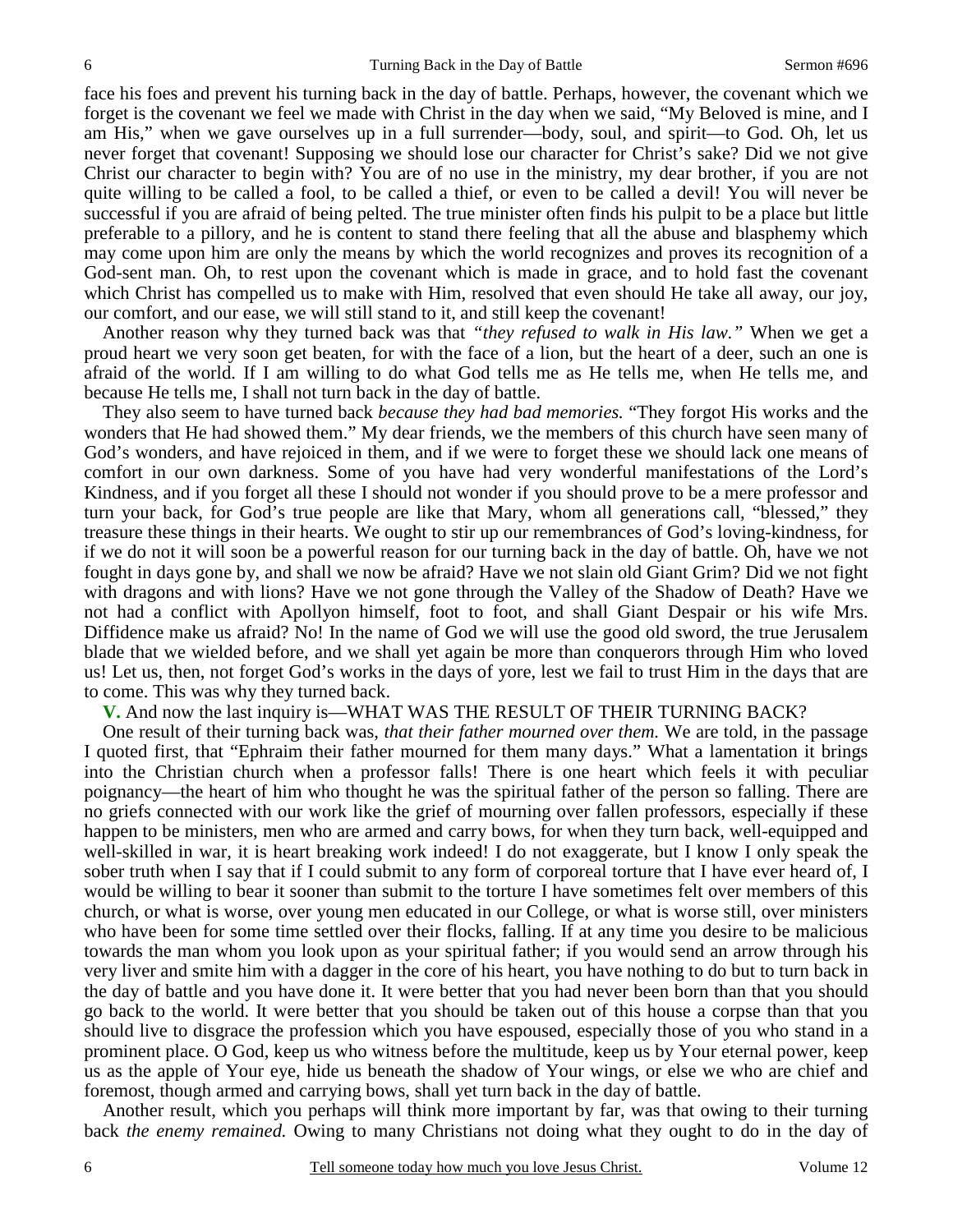battle, Romanism is still in this land, and infidelity is rife. If in the days of Elizabeth and Cranmer, men had acted up to the light of God they then had, we should not be as we now are, a semi-Popish nation. Had Luther himself been faithful to some of the light of God to which he shut his eyes, he might have inaugurated a more perfect Reformation than that for which we are still devoutly grateful to God, and for which we always cherish his memory. There was a need of thoroughness even in that day. And at the present moment, if some of our brethren were but faithful to their own convictions, they would not be bolstering up an alliance of the State with a depraved church; they would not dare to perform some ceremonies which are atrociously bad, and many of us, if we acted according to our inward monitor, would not do many things which we are now doing. Oh, may God give us grace to smite the foe! What has sin to do in this world? Christ has bought the world with His blood, and oh, for divine grace to clear sin out of Christ's heritage! The earth is the Lord's, and the kingdoms thereof, the world and they who dwell in them; and if we were but faithful to God we should not turn back in the day of battle, and Rome and all our foes would be slain.

 Then, again, if we did not turn our backs, *the country would be conquered for Christ.* I do not like the way in which some brethren say that if we were more faithful half of London would be saved. I say that I believe God's purpose is achieved, but still we are bound to speak of our sins according to their tendencies, and the tendency of our lack of confidence in God, and our not boldly persevering, is to destroy souls. Paul talked once of destroying with meat him for whom Christ died, that being the tendency to destroy such souls if they could be destroyed. So, humanly speaking, the darkness of the world at present is owing to the unfaithfulness of the church, and if the church had been as true to Christ as she was in the first century, long before this there would not have been a village without the gospel, nor a single empire in the world in which the truth of God had not been proclaimed. It is our turning back in the day of battle that leaves Canaan unconquered for our Lord.

 But, worse than this, *the ark itself was actually taken.* My dear friends, those of you who are armed and carry bows, men of learning, men who understand the Scriptures, I do pray you, do not turn back just now, for just now seems to be a time when the ark of God will be taken. It can never really be so, but still we must mind that it be not the tendency of our actions. We are in great danger from what some people will not believe, but what most certainly a fact is, and that is the marvelous increase of Popery in this land. There are certain brothers who are always harping upon this one string till we have grown sick of the theme, but, without at all endorsing their alarm, I believe there is quite enough for the most quiet and confident spirit to be alarmed at. The thing has become monstrous, and there is need to awaken the anxious care and the earnest efforts of God's church. You need not be long without good evidence of this. Every nerve is being strained by Rome to win England to itself, and, on the other hand, while we have less new doctrines, and less of all sorts of skepticism throughout the whole country, I am afraid that we have more of it than we used to have inside the church itself. There are many doctrines that are now matters of question which I never heard questioned 10 years ago. I am not altogether sorry for this, but rather glad, because there are some doctrines which are not preached now, but which will be preached more in the future in consequence of doubts being thrown upon them. But it is a very ominous sign of the times that most of those truths of God which we have been accustomed to accept as being the received and orthodox faith of Christendom are now being questioned, and questioned, too, by men who are not to be despised, men who from their evident earnestness, from their deep knowledge, and from their close attention to the matter, deserve a hearing in the forum of common sense, even if they do not deserve it from spiritual men.

We must all of us hold fast the truths of God. If there is a man who has got a truth, let him draw his bow and shoot his arrows now, and not turn back in the day of battle. Now for your arrows! Now for your arrows! The more our foes shall conspire against Christ, the more we must make war against them. Give them double for their double; reward them as they reward you. Spare no arrows against Babylon. "Happy shall he be who takes your little ones and dashes them against the stones." Happy shall he be who slays the little errors; who kills the minor lies, who does battle against Popery in every shape and form, and against infidelity in all its phases. If we do not come to the front now, the ark of God, as far as we are concerned, will be taken!

 And then, worst of all, *we shall hear the Philistines shouting while God's church is weeping*! The Philistines are good hands at shouting. They shout rather loudly about nothing, but when they get a little,